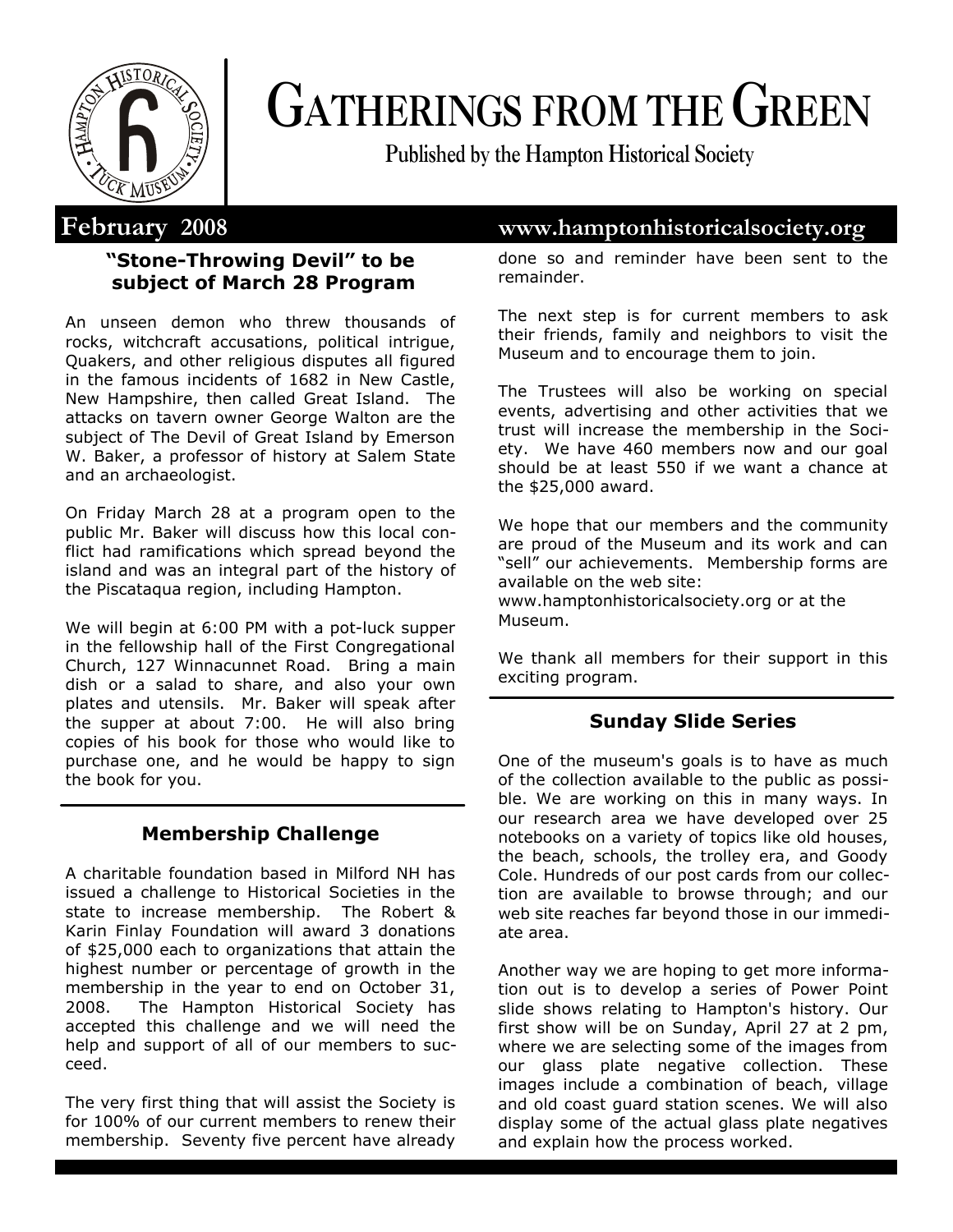#### **President's Report**

Hello Everyone! Winter may blow snow and ice, but that doesn't stop our volunteers from coming into the museum to work on the various projects or to open the museum. Kate Pratt has volunteered to be our new "Volunteer Coordinator" and we are very grateful! Kate will be the person who calls on members who have told us they are willing to help on different programs and projects when a need arises.

Our programs committee has been busy planning some events for us to enjoy. Keep reading the newsletter for more information on the March 28th program, our June "New Members" event, the "Grand Opening" of the barn in June, and more!

The Robert & Karin Finlay Foundation has extended a challenge that we are participating in. Ben has written an article explaining this challenge. It is a great membership drive incentive, so ask your friends and family to join HHS and join the fun!

Spring is just around the corner. If we don't see you before the snow melts, we hope to see you then! Stay warm and healthy! Sammi

#### **Director's Report**

Exciting news! A rare map of Hampton, hand sketched c.1830 was recently given to the museum thanks to Susan Grant, librarian at the North Hampton Public Library and the library board of trustees. We are fairly certain that this is one of a kind and are in the process of narrowing down the exact date it was made.

Ruth Perkins (wife of Judge John Perkins - former HHS president) gave the map to North Hampton in 1988. We are surmising that it was given to them because at first glance when the map is unrolled, it looks as if it is entitled "North Hampton." Only upon closer examination do you realize that it is designating the boundary line of the neighboring town. Elizabeth Aykroyd and I are currently investigating the map in detail, and are finding information that is filling in many gaps in Hampton's past. For instance the shape of the windmill (that was located near the area of Mill and today's High street) is almost identical to the windmill still on Nantucket. The area of Winnacunnet Road as it makes it's way around the bend past Landing Road to the beach

is referred to as "Sandy Lane," and the grist mill still located at the end of High Street is labeled 'clapboard mill'.

The map is heavy paper attached to linen backing. Currently, it is in extremely fragile condition having considerable water damage and tearing along the edges. I am searching out conservation grants for this valuable piece of Hampton's history. NH map expert, Gerry Miller, has scanned the map, so we will be able to examine the details more carefully without adding any more strain to the map before conservation takes place.



I am always amazed at the important pieces of history that are still "out there." This is a good reminder that if any of you are going through old documents or have old items and are not sure of their value (intrinsic or monetary) check before you toss them out. I field many questions as people go through their parents estates, and I try to help them locate the best place for items that may be of historic value. In many instances, it is not the item's monetary worth, but how it fits into an area's local history. In the case of this c.1830 map, Susan had contacted Hampton librarian, Bill Teschek, who in turn told us about it. We appreciate Susan's and the library trustee's recognition of the importance of returning the map back to Hampton!

Percy Annis, Dave DeGagne and Bill Keating are busy getting the barn in order for two summer events; one a thank you to donors and the second for the general public. Bill and Percy are installing exhibits and Dave is making signage for the barn and tourist cabin. In the main building, we are inventorying our collection files and "rehousing" fragile documents in acid free protectors, as we make sure everything is in order. Betty Moore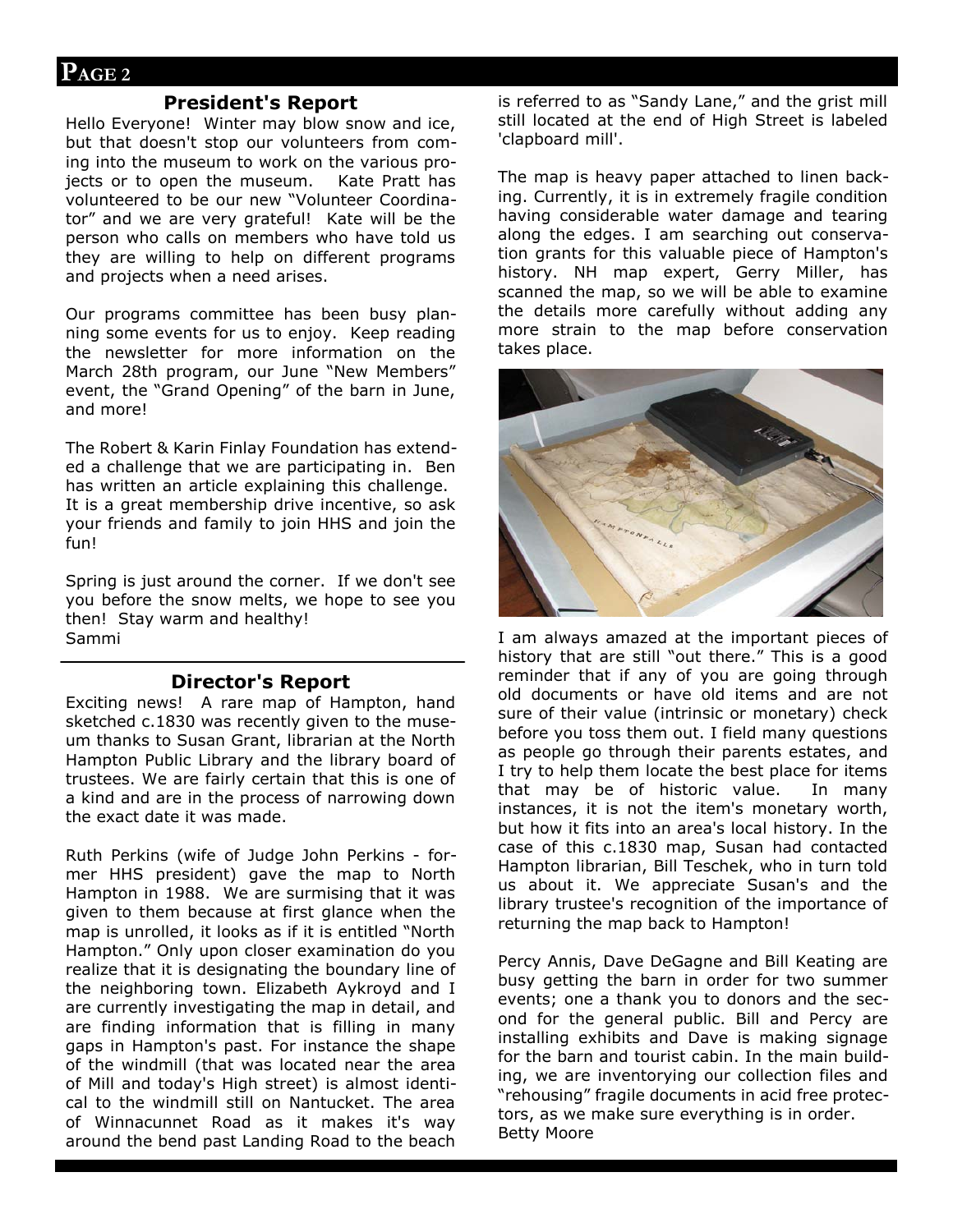# **Joseph Dow and The History of Hampton**

By Elizabeth Aykroyd

"It is many years since my interest was first awakened to collect material for a history of the town of Hampton." So begins the Author's Preface to the monumental history of Hampton which Joseph Dow spent over forty years compiling and which was not quite complete when he died in December 1889. The task which Dow set for himself was to tell not only the course of the town's history but also to relate the story of as many of the early families of Hampton as he could, making this work not only a valuable record of the town but also a useful genealogical resource.

Joseph Dow, son of Hampton's long-time town clerk, was born in 1807 and graduated from Dartmouth College in 1833. He was a teacher



and taught, among other places, at Hampton Academy. After his retirement in 1860 he devoted his time to legal work and to the amassing of material for his book. It was at this time that the town meeting voted to allow Joseph Dow to take home the old town records to copy out some of the sections. Dow also

served as the clerk of the Congregational Church for many years, so he had access to its fine collection of records. It is clear from a reading of his History that he had read every available early record, both public and private. Historians of today will generally discover that, whatever obscure fact about Hampton may turn up in a study of the records, Dow was there first and had already noted it.

Joseph Dow was also a surveyor who prepared the map of Hampton which the town published in 1841. He also produced maps for other towns, such as the plan of Exeter of 1845. A valuable addition to the genealogical section in his History was to note where people lived, a feature which has been invaluable to researchers of the history of Hampton houses since it was updated to 1892 and can be compared with the map of the town published that year.

Despite his prodigious work, Dow had collaborators. In his preface, he acknowledges the help of his cousin Josiah Page, who did much of the work on the genealogies, as well as collecting other material for the history. Others, including Amos Tuck, a Hampton native and later a lawyer in Exeter, and John Wingate Thornton, a descendant of Rev. Nathaniel Gookin of Hampton, provided historical information. Thornton, in particular, was interested in local history and was an early supporter of the historical museum of his home town of Saco, Maine, to which he gave the iron hourglass holder from the old Hampton meeting house.

Dow, however, never mentioned his most important co-worker: his daughter, Lucy Ellen. A teacher who never married, she gave up her



post in 1870 when her mother died and returned to Hampton to work with her father. It was she who took over the task of preparing the book for publication after her father fell ill and then died in 1889. It is known that she revised a number of chapters and updated all the

genealogies and historical happenings to 1892. She called herself the editor and not a coauthor, although that would have been a more accurate description. She merely says that the "greater part" was in Dow's hand and that she hopes that in carrying it on that "something of value" will be found.

The History was published in 1894, and Lucy, who had published a short history of Hampton in her own right, died in 1896, apparently leaving the rights of publication to her friend, Lucy Marston. It is not known what happened to the mass of documentation which Dow must have collected. Perhaps Lucy Marston inherited it, but it is certain that at least some of the material found its way to the Historical Society. Some of our documents are clearly in Dow's hand and must have been notes which he took for his book. Others seem to be copies of town records which may have been discarded after recording in the town record book. Although Dow died long before the founding of the Historical Society, he would be pleased that his work is being preserved and carried on.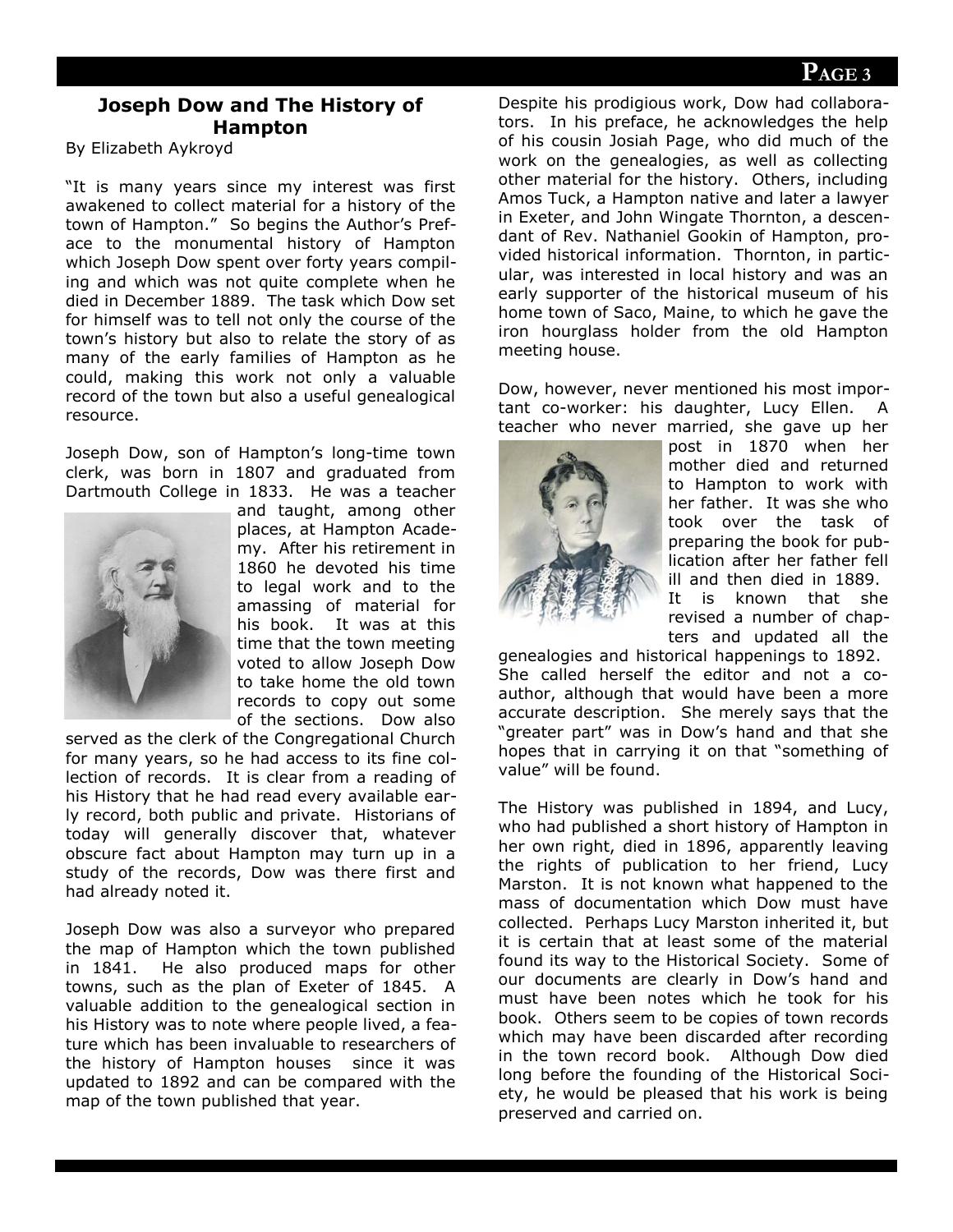#### **2007 Acquisitions of the Tuck Museum**

- **Books:** *Fashion: A History of the 18th to 20th Century* /Kyoto Costume Institute and *A Perfect Fit* Ann Carnaby; *Before Columbus - Early Voyages to the Americas* - Lerner Publications; *Hot Stuff-Firefighting Collectibles*, *Firehouse Memorabilia*, *NH Then and Now*, and *Haunted New Hampshire* museum purchase; *Rye and Rye Beach: Postcard History Series* - Betty Moore; *Documentation of the Ring Swamp Cemetery Hampton NH*, Kevin Buckley Eagle Scout project - Boy Scout Troop 177
- **CD** *Atlantic News* and *Beach News* 2006 Connelly Communications
- **Costume collection** from Philbrick family (30 + pieces); Samuel Philbrick's **powder horn** Betsey Davis
- **Deeds:** deed of gristmill (High Street) from Reuben Lamprey to Moses Leavitt Allen Palmer; deed from Sarah Moulton to Nathaniel Carter 1788 - Christine White Dalbec
- **Dr. C.B. Bailey's medical journal** c.1930s, clam license Virginia Bailey
- **Gavel** from Hampton Academy & Alumni; **model** of whaling boat Pat Triggs Weeks
- *Hampton Beach Environmental Report* Gayle Sweeney
- **Hampton house history** research and photographs Helen Hobbs
- **Military related items:** AWS Observer arm band, Army Air Force Recognition Certificate-Allen Palmer; Civil war records Jacob T. Godfrey, Godfrey/Palmer correspondence, Godfrey family photos; book *History of the Civil War* - Allen and Donald Palmer
- **Monday Club** records and memorabilia including: silver tea service, silver chest and teaspoons, sketches by Bernice Palmer, GFWC pin, presidents gavel, guest books, photo albums, records, programs 1997-2007; selectmen proclamation - Hampton Monday Club
- **Perkins Homestead** items including: Orderly book of the First Company of Infantry in the Third Regiment NH Militia, boot jack, tags, soap boxes, drop shot bag, pounce , bias reliefs, books and song books, farmers almanacs, sheet music, -Ann Carnaby
- **Pins:** Grange Past Master and Jr. Order of Mechanics Russell Merrill; Marine Memorial (Lion's Club)- Micki Wardell; Memorial Park Dedication (2)- John Holman
- **Plaques:** Bicentennial Park, 335th Anniv. of Cong. Church, Paul Revere's Ride- Natalie Hockenhull
- **Photographs:** Hampton Beach Casino c.1910 Doris Anderson; Rockywald/Rainbow Village c.1950s - Barbara Cunningham Paterson; Hampton baseball team c.1950 - Elizabeth Aykroyd; Elliot Photograph Collection (aerial photos, seawall construction, Colt News, beach, class of 1925 photos)- estate of Bill Elliot
- **Postcards:** Young's Motel and Cabins (2) Museum purchase; aerial of state park area Lynn Goodman; postcards of Hampton and Hampton Beach - Mrs. Marie Kearns and Mary Leary; stereographic card - Boars Head Hotel- Mary Leary; beach - Denis Edeline
- **Rubber stamps:** 1938 Tercentenary rubber stamp Town of Hampton; Exeter & Hampton Street Railway - John Holman
- **Silhouettes** by Lillian Clark Museum purchase
- **Slides of Hampton:** 1976 Bicentennial, postcard reproductions, area views, houses;First National "bill paid" machine, Winnacunnet pennant and pins, WHS gym shorts - John & Connie Holman
- **Souvenirs:** Hampton Rose Medallion and Town of Hampton medallion Mrs. Frances Nownes; Bicentennial medallion, Odd Fellows Building Recovery fund raiser popcorn bag -Micki Wardell; barn raising commemorative t-shirt - Brad Jacobson; souvenir plates (2), bicentennial medallion, souvenir vial of Goody Cole "dirt" - Ken Munsey; matchbook cover Lamie's Tavern - Elizabeth Aykroyd
- **Tools:** radius plane, nail starter, draw knife, plane, 3 adzes, nail puller Donald Howe Brown
- **Wedding dresses:** dark purple wedding dress c. 1880 Betsey Davis; Mrs. Luigi (Celestina) Marelli's dress c.1910 - Marcia Buber; wedding dress of Mrs. John (Connie) Holman- Connie Holman

#### **MISSION**

The mission of this organization shall be to promote and honor the history and heritage of the town of Hampton, New Hampshire and its founders and inhabitants; and to preserve such history for future generations.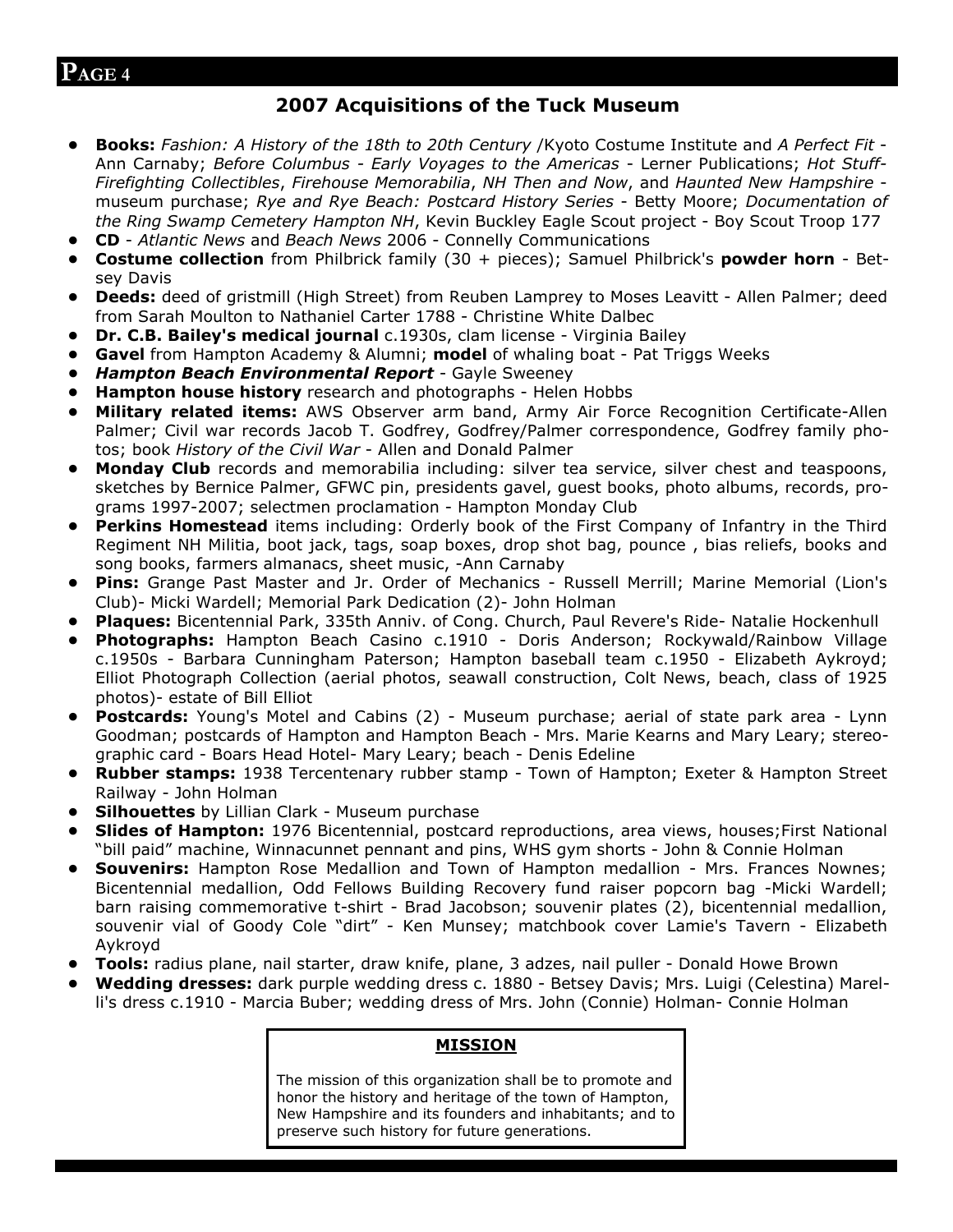#### **Annual Operating Fund Donations**

The annual appeal for donations to the operations of the Society and Museum was very successful. The donations received will help to insure an active year of programs, preservation and improvement to the properties. We extend our thanks to the members who answered the call for donations.

234 Lafayette Road Realty LLC Percy P. Annis, Jr. Douglas and Elizabeth Aykroyd Carole Creek Bailey Pat Bancewicz Mr. & Mrs. Walter L. Beaulieu Dorothy Bowen Elinor B. Brown Dan & Jan Bryant Jane Burgon Ann J. Carnaby H. Alfred Casassa Mr. Hugh J. Cassidy Mr. & Mrs. Edward Caylor Mr. & Mrs. Tom Clarie Mrs. Nancy Coes Louis & Mary Dambrosio Mrs. Margaret D. Dennett Richard S. Dennison Jean DeZarn Mr. & Mrs. Gerald Dignam James J. Djerf Susan Downs Robert W. & Velma M. Drinwater Mr. & Mrs. William K. Dustin Glyn P. Eastman Mr. & Mrs. Stephen Falzone Ingrid Faust Jack & Carol Feeney Roy & Carolyn Fluke Mr. & Mrs. Merrill O. Fogg Mr. & Mrs. Maury Friedman

Lloyd T. Graves Marilyn Green & Family Rick Griffin John Hall Stanley A. Hamel Paul & Irene Harringtons Mary Jo Haskell Mr. & Mrs. Royal E. Haynes Mr. & Mrs. Joseph W. Hoyt Sr. Marilyn Hughes Mr. Richard Hureau Mr. Hal Inglis Peter Janetos Betty Jubb Mr. & Mrs. Bill Keating Dennis & Susan Kepner Kingfish Trolley Lines, LLC Leonard & Kathleen Kopala Glenn Lane Don & Betty Anne Lavallee Ken Lobdell Edward & Dorothy Luck Vivianne Marcotte Mr. & Mrs. Ronald Marshall John K. Martin Gerald A. McConnell Mr. & Mrs. Edward T. McDermott Mrs. Ann T. Melkonian Mr. & Mrs. James E. Metcalf Mr. & Mrs. Richard P. Millette Mr. & Mrs. Loring K. Mills Mr. & Mrs. Byron Moe

Ben & Betty Moore Miss Helen J. Moynihan Chuck & Pat Navin Mr. & Mrs. Stacy R. Noyes Mr. & Mrs. Joseph F.O'Shaughnessy Mr. Donald R. Palmer Mr. & Mrs. Jeffrey B. Palmer Mr. Allen G. Palmer Mr. & Mrs. Paul Powell Jean Power Liz Premo Senator Bob & Mrs. Charlotte Preston Roger & Marcella Quandt Catherine M. Redden Mrs. Dorothy M. Rogers Geraldine Ross Mr. & Mrs. Jeremy J. Sawyer Mr. & Mrs. Dann B. Shaw Mr. Glendon E. Simmons Lucinda T. Spaney Mr. & Mrs. Roger R. Sylvester Mr. & Mrs. Richard A. Taylor Mr. & Mrs. John H. Taylor Mrs. Katherine Tinios Mr. Roger Towle Donald & Patricia Trefethen John & Jennifer Troiano Len & Carol Walker Mr. & Mrs. Robert D. Wallace Art & Mickey Wardle Rodney & Susan Watterson

#### **2008 Program Schedule**

- **March 28** 7PM Pot Luck and Program "The Devil of Great Island" - First Congregational Church - bring place setting and a main dish or salad to share
- **April 27** 2PM Sunday Slide Show: HHS Glass plate negative collection; Betty Moore
- **May 18** 1PM New Member Welcome
- **May 18** 2PM Hampton "Then & Now" Trolley Tour (\$15 non-member, \$10 member, \$8 student)
- **June 1** noon Invitational Donor's Celebration Grand Opening of Barn
- **June 22** 2PM Community Grand Opening of Barn
- **June 22** 3PM Jeff Warner performing "Songs of Old New Hampshire"
- **August 10** 2PM Tourist Cabin Grand Opening Program "Hampton Hotels, Motels and Guest Houses"
- **August 30** 7th annual Pig Roast Noon to 3PM
- **September 21** "Tool Time with Dave" 1-4 PM demonstration and hands on activities Families welcome
- **October 17** Annual meeting details TBA
- **November 9** 2PM "What's at the Tuck" Overview of Collections Presenter - Bill Keating